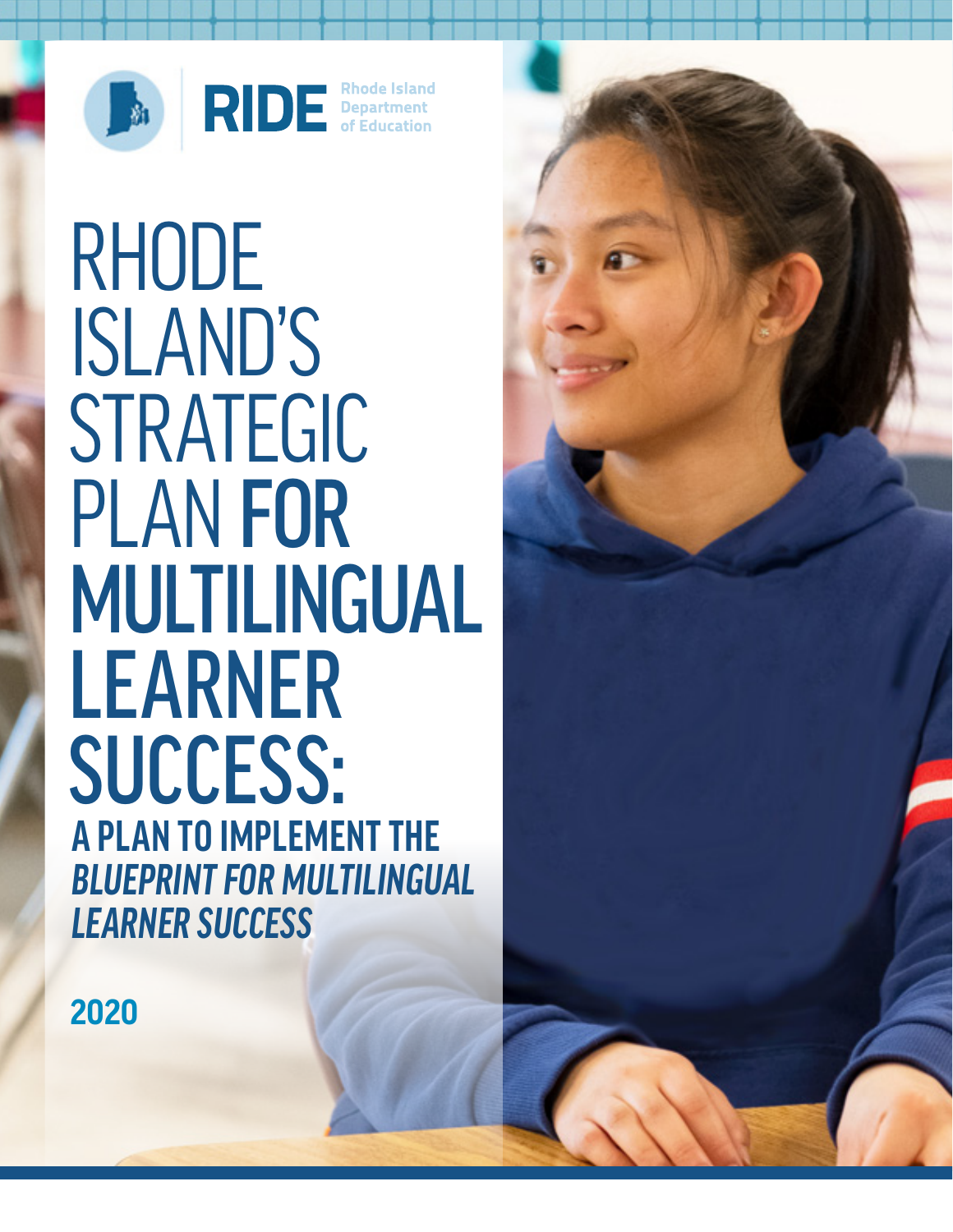### Commissioner's Statement

It is with great excitement that I announce the completion of Rhode Island's *[Blueprint for Multilingual Learner \(MLL\)](https://www.ride.ri.gov/StudentsFamilies/EnglishLearners.aspx#40321913-blueprint-for-mll-success)  [Success](https://www.ride.ri.gov/StudentsFamilies/EnglishLearners.aspx#40321913-blueprint-for-mll-success)*—a foundational document that unequivocally affirms the cultural and linguistic assets of MLLs and sets priorities for continuous improvement in serving these students across the state.

MLLs represent the fastest-growing student population in Rhode Island, with the state seeing more than 40 percent increase in the last six years alone. Rhode Island is in a pivotal position to promote multilingualism as a strength that benefits all who live in our state. Students' home languages and cultures are more than assets that educators can leverage in the classroom; they are a proven commodity for competing and winning in our increasingly global economy.

Driven by this conviction, the Rhode Island Department of Education (RIDE) convened a series of workgroups to develop the *Blueprint for MLL Success*. These workgroups gathered teachers, district leaders, and representatives of student groups, advocacy organizations, and institutes of higher education, as well as staff from RIDE and the Providence Public School District (PPSD). The effort benefited from first-rate facilitation by the Region 2 Comprehensive Center, which allowed RIDE staff to participate alongside key stakeholders.

We felt strongly that it was important to model the shift in practice we hope to see in the state as we developed the *Blueprint for MLL Success*, namely shared ownership over MLL education across partnerships and at all levels of the educational system.

As part of the process, the *Blueprint for MLL Success*  workgroups took an unprecedented look at MLL demographic and performance data. One story that the data repeatedly illuminated was that MLLs in Rhode Island experience stark opportunity gaps. On our five statewide assessments for science, ELA and math, fewer than 14 percent of current and former MLLs met or exceeded expectations in 2018–2019, compared to 39 percent of non-MLLs. Such figures only heighten the sense of urgency we all share about providing equitable access to high-quality instruction.

We also heard loudly and clearly from stakeholders that the community needs a concrete outline from RIDE as to how it will implement the *Blueprint for MLL Success.* From these urgent calls for action, Rhode Island's *Strategic Plan for MLL Success* was born. I am proud of the commitment that Rhode Islanders have shown to this effort, even as we navigate a global pandemic. Our work together has only just begun, but this plan is a foundation we can count on for the long haul.

a. lufante

*Commissioner Angélica Infante-Green*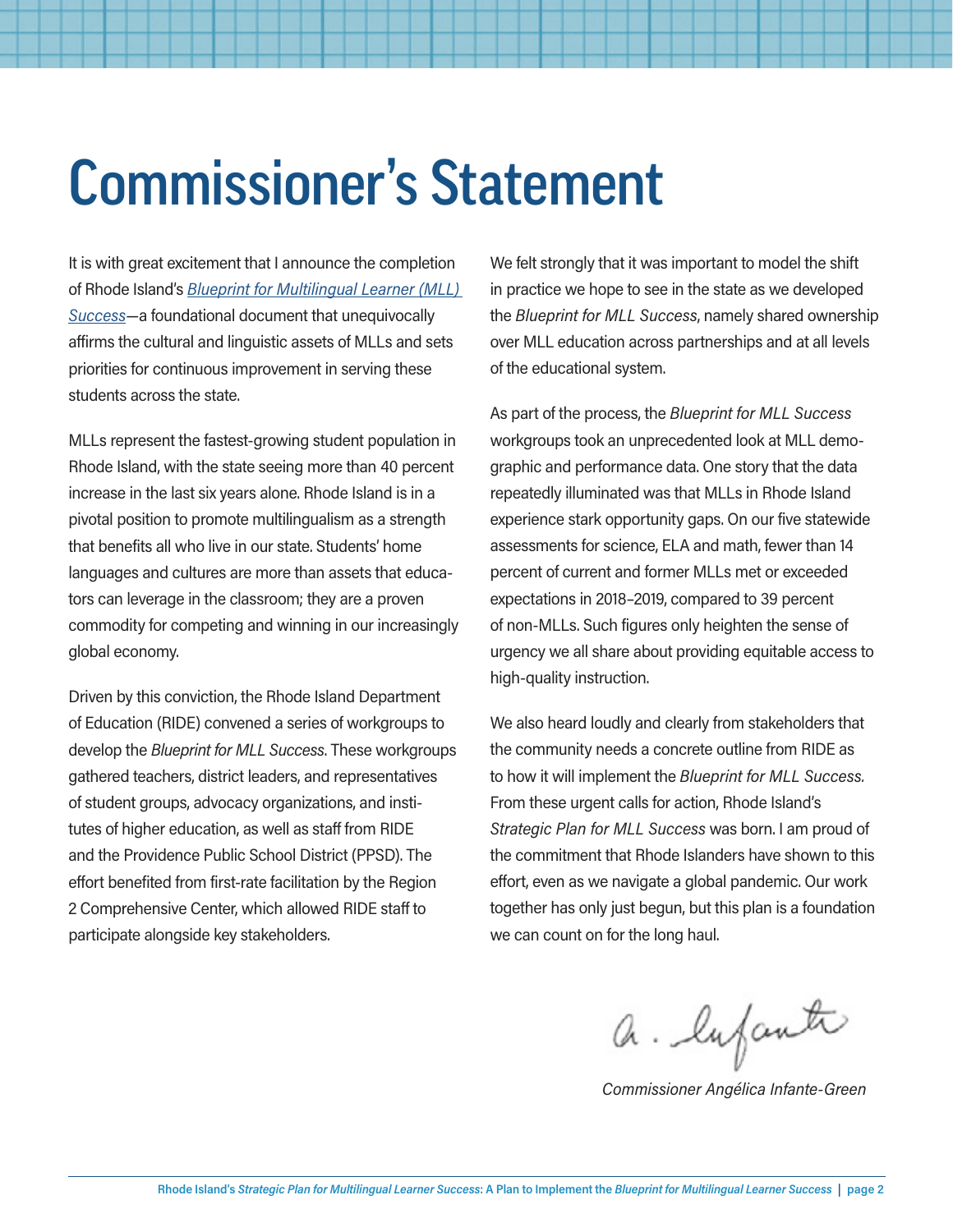# Table of Contents

| <b>Introduction</b>                                                            | 4  |
|--------------------------------------------------------------------------------|----|
| <b>Rhode Island's Principles for MLL Success</b>                               | 5  |
| <b>Timeline and Process</b>                                                    |    |
| Who are our multilingual learners?                                             | 9  |
| Why do we need the <i>Blueprint</i> and <i>Strategic Plan</i> in Rhode Island? | 12 |
| <b>Goals, High-Leverage Strategies, and Action Steps</b>                       | 14 |
| <b>Goal 1 - High-Quality Instruction</b>                                       | 14 |
| Goal 2 - Capacity of Educators and Administrators                              | 16 |
| <b>Goal 3 - Coherent, Effective Systems</b>                                    | 18 |
| Goal 4 - Data and Research Use                                                 | 20 |
| <b>Goal 5 - Family and Caregiver Engagement</b>                                | 22 |
| Goal 6 - Bilingual/Dual Language Instruction                                   | 23 |
| <b>Promising Futures</b>                                                       | 26 |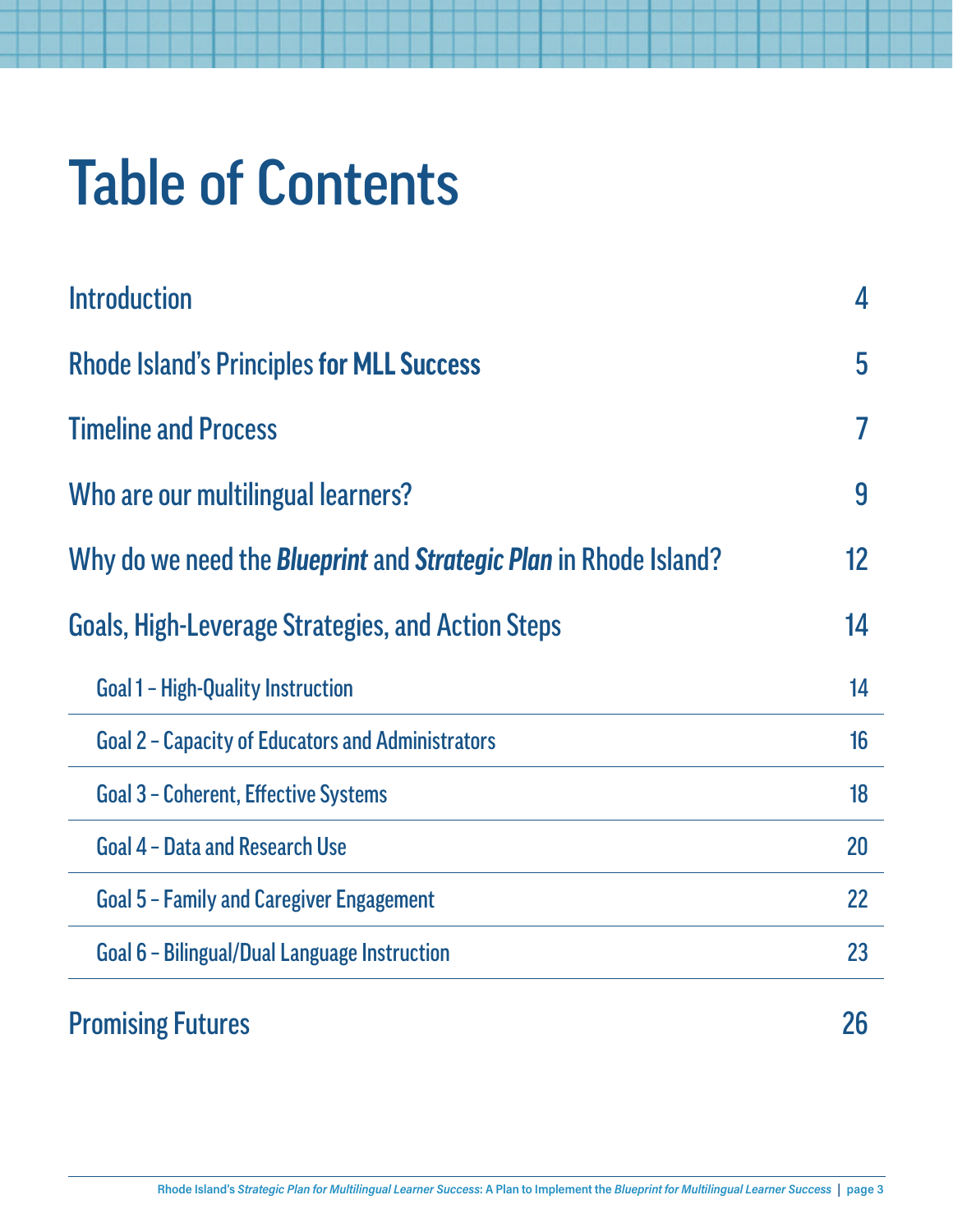# **INTRO-DUCTION**



Rhode Island's *[Blueprint for MLL Success](https://www.ride.ri.gov/StudentsFamilies/EnglishLearners.aspx#40321913-blueprint-for-mll-success)* articulates a vision and research-based principles that lay out what must be in place at all levels of the educational system for MLLs to thrive. Together, the vision and the principles set the foundational structure for systemic improvement of MLL instruction in Rhode Island. With the *Blueprint,* Rhode Island affirms the shared responsibility required to develop MLLs' academic and linguistic skills in environments that respect and sustain their languages and cultures.

RIDE is committed to implementing the *Blueprint for MLL Success*. That is where the *[Strategic Plan for MLL](https://www.ride.ri.gov/StudentsFamilies/EnglishLearners.aspx#40321913-blueprint-for-mll-success)  [Success](https://www.ride.ri.gov/StudentsFamilies/EnglishLearners.aspx#40321913-blueprint-for-mll-success)* comes into play. The *Strategic Plan* outlines how RIDE will make the vision and principles from the *Blueprint* a reality.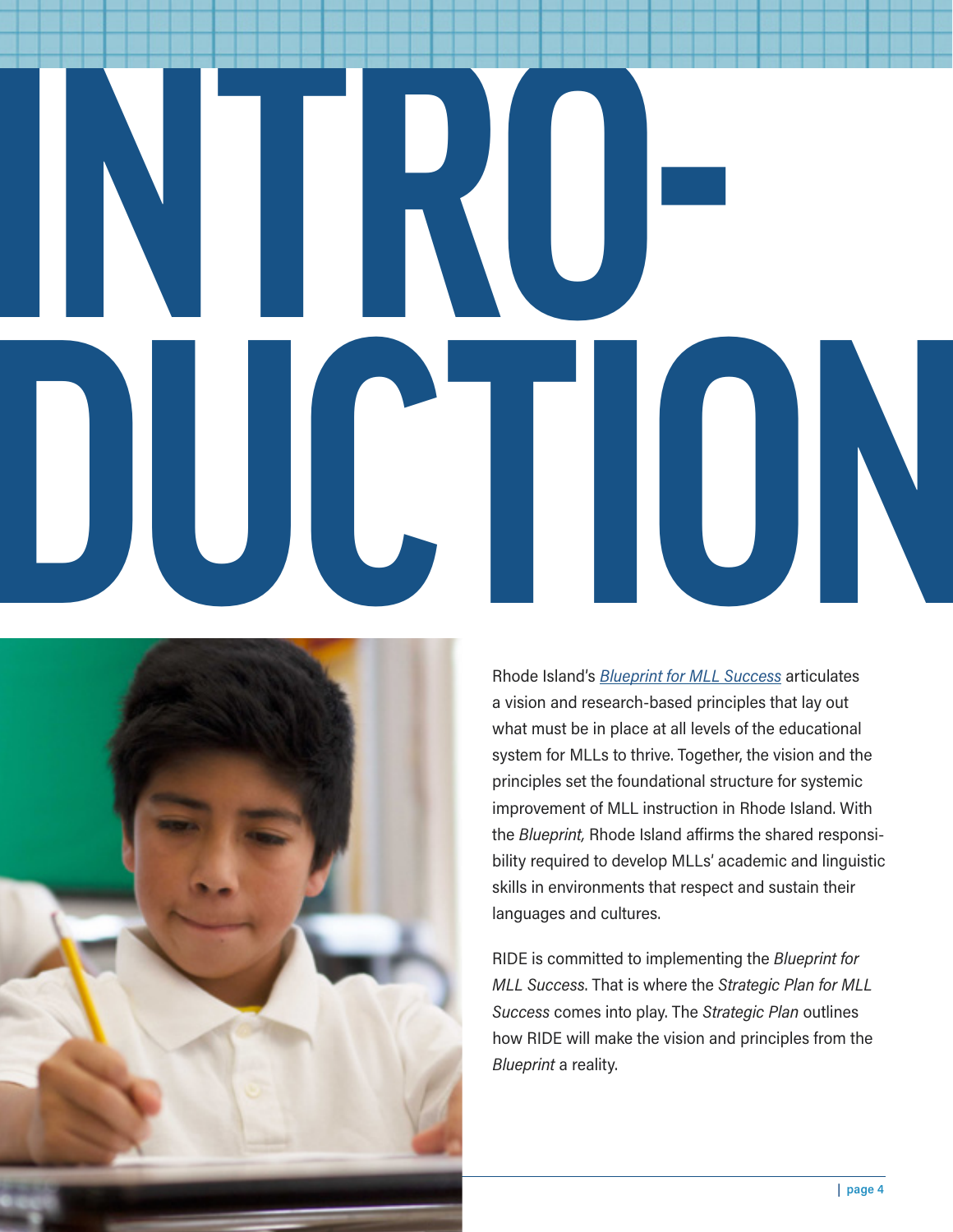#### Vision

All multilingual learners in the state of Rhode Island are empowered with high-quality instructional opportunities, including multilingual education, that leverage their cultural and linguistic assets, promote college and career readiness, and prepare them to thrive socially, politically, and economically, both in our state and globally.

# ISLAND'S PRINCIPLES FOR MLL **SUCCESS**



#### Principle 1:

An asset-oriented system embraces expectations and approaches to value, respect, and sustain MLL languages and cultures.

#### Principle 2:

A high-quality instructional system (including curriculum, instruction, materials, assessments, and

professional learning) provides access to rigorous standardsaligned learning opportunities and empowers students.

#### Principle 3:

A family- and community-centered system maximizes the assets of families, communities, and schools so MLLs reach their full potential.

#### Principle 4:

A research- and data-informed system holds all educators responsible for continuously strengthening MLL education.

#### Principle 5:

A coherent and nimble system aligns policies, resources, and practices to increase MLL achievement.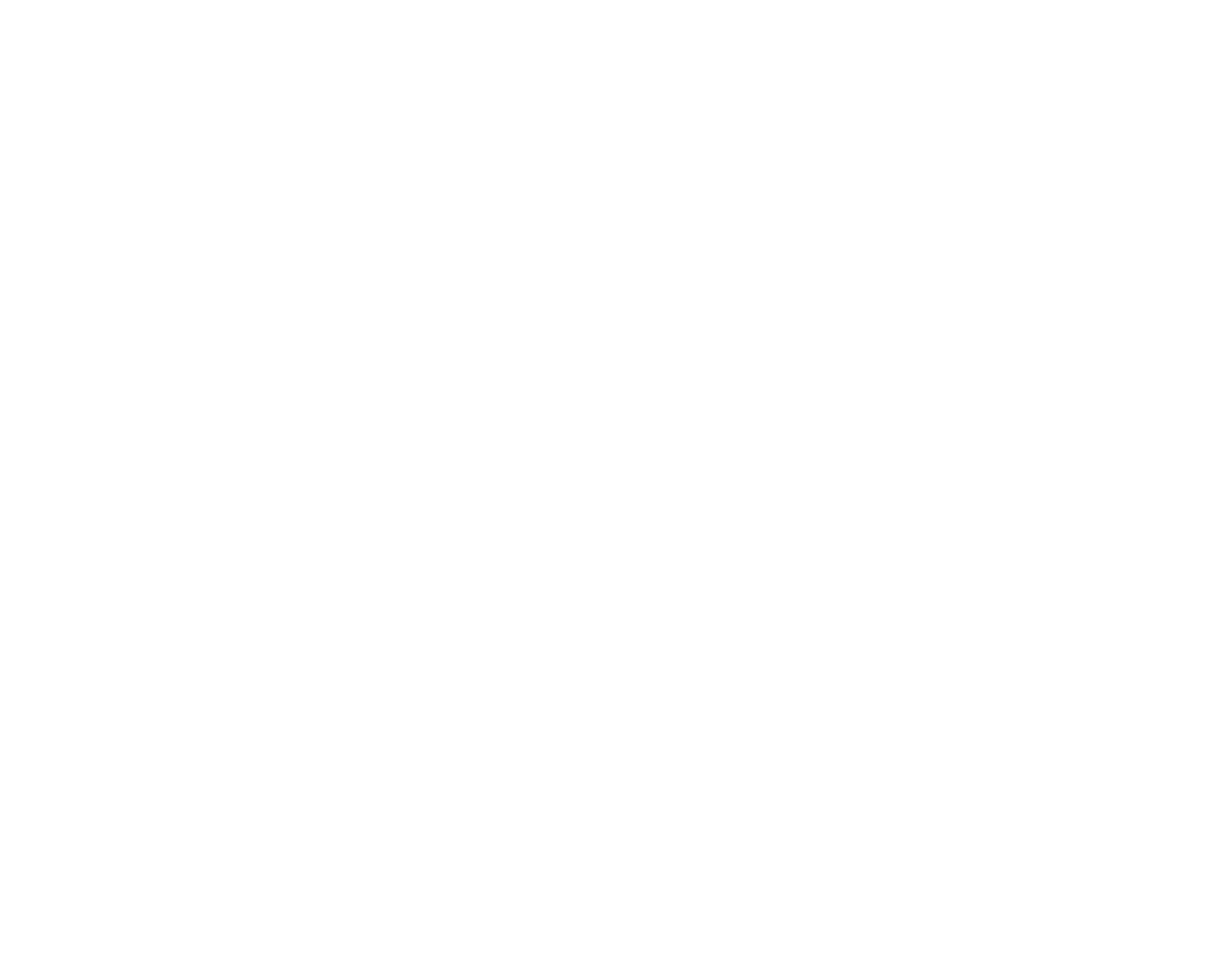#### Goal 5: Increase school capacity to effectively engage families and caregivers as partners in MLL academic success, advocacy, decision-making, and use of resources

| <b>High-Leverage Strategies</b>                                                                                                                                                                                                                                                                                                            |                                                                                                                                                                                                                                                                                                          |                                                                                                                                                                                                                                   |                                                                                                                                                                                                                                                                                                |  |  |
|--------------------------------------------------------------------------------------------------------------------------------------------------------------------------------------------------------------------------------------------------------------------------------------------------------------------------------------------|----------------------------------------------------------------------------------------------------------------------------------------------------------------------------------------------------------------------------------------------------------------------------------------------------------|-----------------------------------------------------------------------------------------------------------------------------------------------------------------------------------------------------------------------------------|------------------------------------------------------------------------------------------------------------------------------------------------------------------------------------------------------------------------------------------------------------------------------------------------|--|--|
| 5.1.<br>Enhance statewide family engage-<br>ment to meet the needs of MLLs                                                                                                                                                                                                                                                                 | 5.2.<br>5.3.<br>Leverage the languages, knowledge, and<br>Develop a multipronged approach<br>cultural assets of families to increase the<br>to communicating with parents in at<br>effectiveness of MLL services<br>least the top five top five representative<br>languages in Rhode Island <sup>3</sup> |                                                                                                                                                                                                                                   | 5.4.<br>Make family engagement an integral<br>part of the continuous improvement<br>efforts of the state, districts, and schools                                                                                                                                                               |  |  |
|                                                                                                                                                                                                                                                                                                                                            |                                                                                                                                                                                                                                                                                                          |                                                                                                                                                                                                                                   |                                                                                                                                                                                                                                                                                                |  |  |
| <b>Action Steps</b>                                                                                                                                                                                                                                                                                                                        |                                                                                                                                                                                                                                                                                                          |                                                                                                                                                                                                                                   |                                                                                                                                                                                                                                                                                                |  |  |
| 5.1.A.<br>Establish a network of educators,<br>parents, and community members to<br>co-construct meaningful communica-<br>tions and resources for families about<br>the diverse roles (advocate, supporter,<br>decision-maker, resource broker, etc.)<br>that parents and educators carry out in<br>partnership to support student success | 5.2.A.<br>Establish opportunities to listen to<br>parents' and students' hopes, talents,<br>needs, and concerns related to<br>education, and design ways to amplify<br>those voices (through surveys, videos,<br>podcasts, panels, etc.).                                                                | 5.3.A.<br>Use and test the effectiveness of<br>multiple approaches (newsletters,<br>handbooks, website, podcasts,<br>webinars, phone, etc.) to reach<br>parents with information                                                  | 5.4.A.<br>Promote MLL Advisory Councils, at<br>the state, district, and school levels,<br>with representation from educators,<br>community groups, IHEs, parents, and<br>students, and promote structures that<br>allow parents and students to repre-<br>sent the majority of the membership. |  |  |
| 5.1.B.<br>Develop family modules and learning<br>opportunities on topics such as child<br>development, supporting learning,<br>and planning for college and careers                                                                                                                                                                        | 5.2.B.<br>Offer examples of the incorporation of<br>cultural and language assets into the<br>curriculum and activities                                                                                                                                                                                   | 5.3.B.<br>Research and design multiple<br>approaches (podcasts, webinars,<br>institutes, Parent University, libraries,<br>community-based organizations,<br>etc.) to engage parents in activities to<br>support student academics | 5.4.B.<br>Design district and school planning<br>that co-constructs - with families and<br>educators - clear family engagement<br>goals, high-leverage strategies, action<br>steps, and implementation outcomes<br>in district and school plans                                                |  |  |

 $^{\rm 3}$  Parents have the right to access meaningful information from their child's school in a language they choose and understand. All parents also have the right to request qualified interpreters and translations from the district for critical interactions with the school.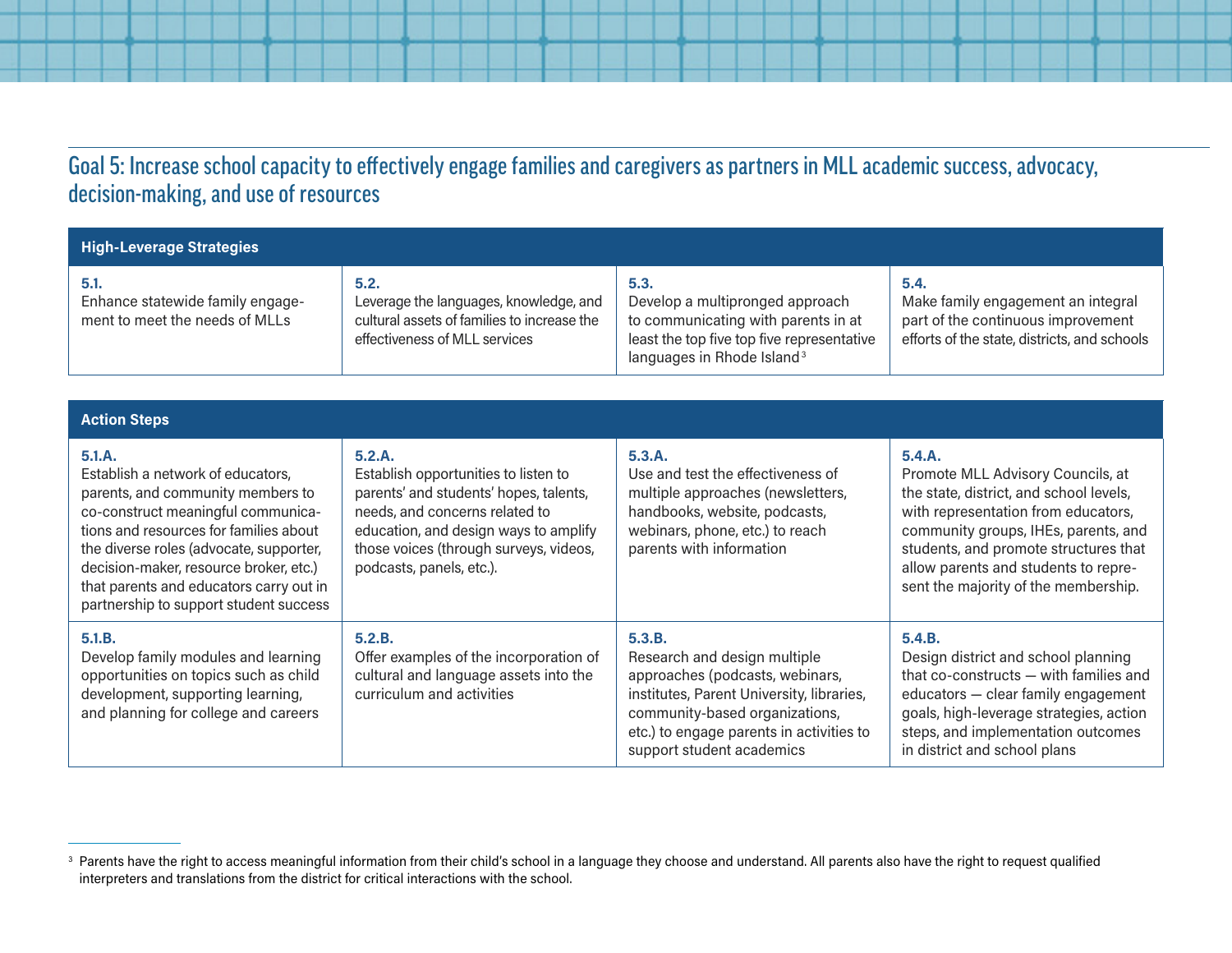| <b>Action Steps</b>                                                                                                                   |                                                                                                                                                                                                                                    |                                                                                                                                                                        |                                                                                                                                                                   |
|---------------------------------------------------------------------------------------------------------------------------------------|------------------------------------------------------------------------------------------------------------------------------------------------------------------------------------------------------------------------------------|------------------------------------------------------------------------------------------------------------------------------------------------------------------------|-------------------------------------------------------------------------------------------------------------------------------------------------------------------|
| 5.1.C.<br>Evaluate available resources in support<br>for innovations in family engagement                                             | 5.2.C.<br>Recruit parents and students<br>from diverse communities to staff<br>projects, develop resources, and<br>deliver learning sessions, and create<br>incentives (stipends, awards, etc.) to<br>acknowledge their work       | 5.3.C.<br>Translate information into the top five<br>languages in RI, and make translation<br>in representative languages a require-<br>ment for schools and districts | 5.4.C.<br>Use and test multiple approaches<br>and structures to engage parents in<br>decision-making                                                              |
| 5.1.D.<br>Create a parent leadership network<br>to strengthen family engagement<br>(through mentoring, parent-led<br>workshops, etc.) | 5.2.D.<br>Co-construct a set of modules to<br>increase parent knowledge of rights<br>and responsibilities, educational<br>resources, understanding of MLL<br>data, effective advocacy practices,<br>and decision-making structures |                                                                                                                                                                        | 5.4.D.<br>Create parent- and research-informed<br>models or expand on existing models<br>to enhance support for MLL families<br>at the district and school levels |
| 5.1.E.<br>Align resources and/or secure<br>philanthropic and community support<br>for innovations in family engagement                |                                                                                                                                                                                                                                    |                                                                                                                                                                        | 5.4.E.<br>Create tools and processes to<br>assess the level of family engagement<br>in schools                                                                    |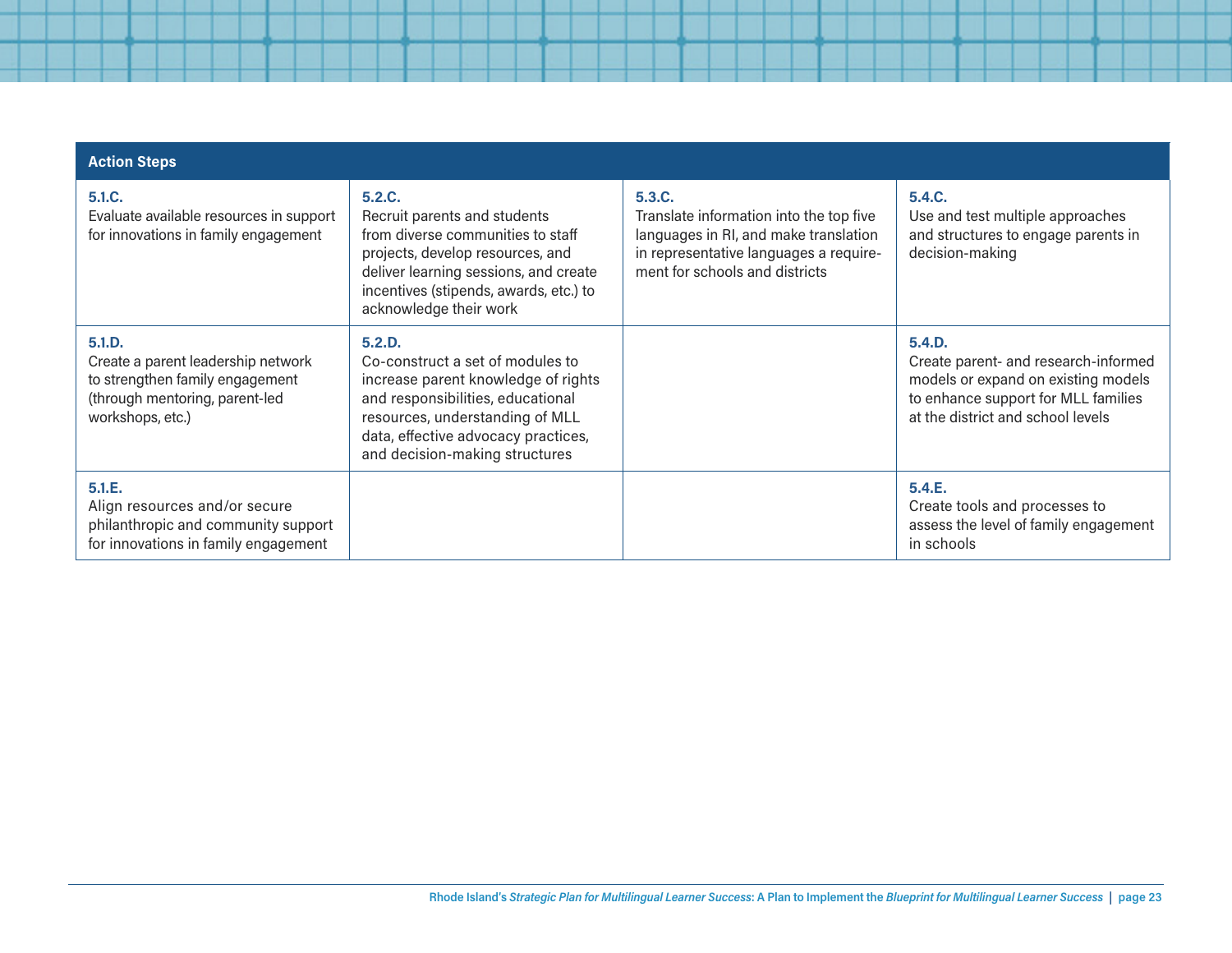#### Goal 6: Expand opportunities for MLLs to participate in high-quality bilingual/bicultural programs and develop literacies in multiple languages

| <b>High-Leverage Strategies</b>                                                                                                 |                                                                                                                                                            |                                                                                             |                                                                                                                                                                          |                                                                                                                                                                    |                                                                                                    |                                                                                                                                                                                                                                                |
|---------------------------------------------------------------------------------------------------------------------------------|------------------------------------------------------------------------------------------------------------------------------------------------------------|---------------------------------------------------------------------------------------------|--------------------------------------------------------------------------------------------------------------------------------------------------------------------------|--------------------------------------------------------------------------------------------------------------------------------------------------------------------|----------------------------------------------------------------------------------------------------|------------------------------------------------------------------------------------------------------------------------------------------------------------------------------------------------------------------------------------------------|
| 6.1.<br>Develop criteria and<br>guidance for high-<br>quality biliteracy<br>and bicultural<br>instruction and<br>program models | 6.2.<br>Develop the criteria<br>and guidance<br>for high-quality<br>programs in<br>secondary schools,<br>aligned to the Seal<br>of Biliteracy <sup>4</sup> | 6.3.<br>Expand bilingual<br>services and dual<br>language programs<br>pre-K-12 in districts | 6.4.<br>Adopt and/or adapt<br>standards-aligned<br>instructional<br>materials (text and<br>digital) and libraries<br>in Rhode Island's<br>top five languages<br>for MLLs | 6.5.<br>Develop and/or adopt<br>standards-aligned<br>assessments in Rhode<br>Island's top five<br>languages for MLLs<br>striving to meet the<br>Seal of Biliteracy | 6.6.<br>Recruit, hire, and<br>retain bilingual<br>teachers and<br>strengthen their<br>competencies | 6.7.<br>Communicate the<br>evidence related<br>to the advantages<br>of the advantages<br>of biliteracy, multi-<br>lingualism, and<br>multiculturalism<br>and the value added<br>of diverse models<br>for enhancing the<br>biliteracies of MLLs |

<sup>&</sup>lt;sup>4</sup> The Seal of Biliteracy certifies and celebrates students who have demonstrated multilingual competence in the English language and one or more other world languages.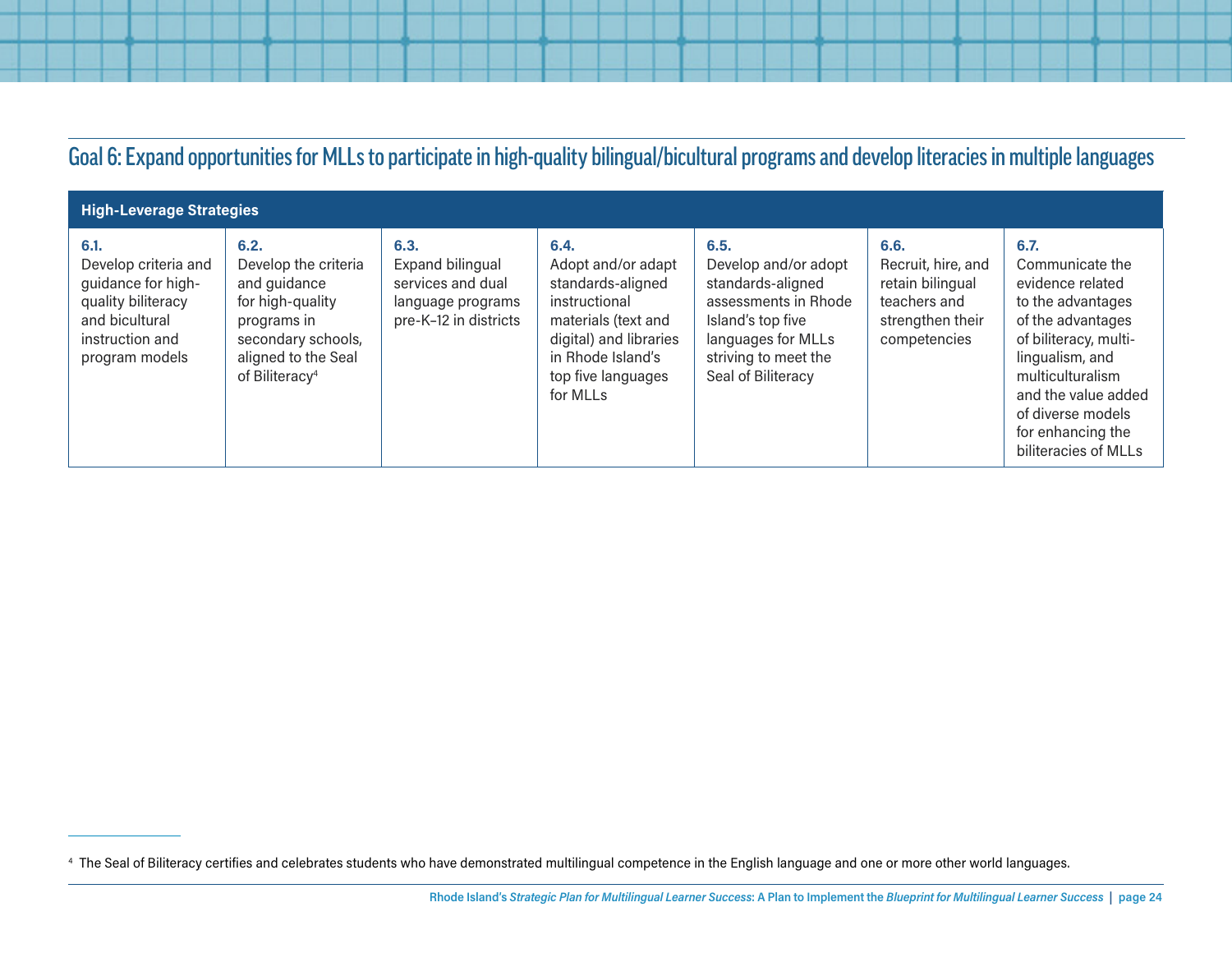| <b>Action Steps</b>                                                                                                                                                                            |                                                                                                                                                                                                                                                                                                               |                                                                                                                                                                                  |                                                                                                                                                                                                                                                                                                                                                                          |                                                                                                                                                                                                                                                                |                                                                                                                                                                                                                                                                                                                                          |                                                                                                                                                                                                                                                                                          |
|------------------------------------------------------------------------------------------------------------------------------------------------------------------------------------------------|---------------------------------------------------------------------------------------------------------------------------------------------------------------------------------------------------------------------------------------------------------------------------------------------------------------|----------------------------------------------------------------------------------------------------------------------------------------------------------------------------------|--------------------------------------------------------------------------------------------------------------------------------------------------------------------------------------------------------------------------------------------------------------------------------------------------------------------------------------------------------------------------|----------------------------------------------------------------------------------------------------------------------------------------------------------------------------------------------------------------------------------------------------------------|------------------------------------------------------------------------------------------------------------------------------------------------------------------------------------------------------------------------------------------------------------------------------------------------------------------------------------------|------------------------------------------------------------------------------------------------------------------------------------------------------------------------------------------------------------------------------------------------------------------------------------------|
| 6.1.A.<br>Research the<br>components of HQI<br>that develop high<br>levels of biliteracy                                                                                                       | 6.2.A.<br>Research the<br>components<br>of high-quality<br>secondary bilit-<br>eracy program<br>models, such as<br>dual language<br>(two-way, one-way),<br>developmental<br>bilingual education<br>programs, heritage<br>language, and<br>secondary/home<br>language develop-<br>ment pathways for<br>careers | 6.3.A.<br>Secure incentives<br>to promote the<br>creation and<br>enhancement of<br>biliteracy models<br>at elementary and<br>secondary schools<br>in targeted districts          | 6.4.A.<br>Create a website<br>with instructional<br>resources (text and<br>digital) aligned<br>to the adopted<br>materials for grade-<br>level standards<br>content/courses<br>in mathematics,<br>science, history/<br>social studies, and<br>literature in the top<br>five languages for<br>MLLs, and post<br>them for districts,<br>schools, students,<br>and families | 6.5.A.<br>Create criteria to<br>guide the adop-<br>tion of pre-K-12,<br>standards-aligned<br>assessments for<br>MLLs and other<br>students striving<br>to meet the Seal<br>of Biliteracy, in<br>concert with Seal of<br>Biliteracy guidance<br>for grades 9-12 | 6.6.A.<br>Partner with EPPs<br>to create innova-<br>tive certification<br>programs for<br>bilingual teacher<br>candidates (e.g., a<br>training pathway<br>for students grad-<br>uating with Seal<br>of Biliteracy), and<br>secure resources to<br>incentivize part-<br>nerships around<br>pathways                                       | 6.7.A.<br>Create a parent<br>toolkit with infor-<br>mation drawn<br>from research<br>and job market<br>surveys in the top<br>five languages for<br>schools to use to<br>inform parents<br>of the value of<br>effective bilingual<br>education that<br>leads to the Seal of<br>Biliteracy |
| 6.1.B.<br>Research the<br>components<br>of high-quality<br>biliteracy program<br>models such as<br>dual language<br>(two-way, one-way)<br>and developmental<br>bilingual education<br>programs | 6.2.B.<br>Incorporate<br>research-informed<br>practices in the<br>handbook for the<br>development of<br>secondary biliteracy<br>development<br>models aligned to<br>RI's High-Quality<br>Instructional<br><b>Framework for MLLs</b><br>to Thrive                                                              | 6, 3, B,<br>Develop support,<br>monitoring, and<br>accountability<br>structures (e.g.,<br>planning guide,<br>networks, coaches,<br>walkthroughs,<br>surveys) to grow<br>programs | 6.4.B.<br>Identify high-<br>quality books and<br>digital materials<br>for classroom and<br>school libraries/<br>media centers for<br>the languages in RI,<br>and post them for<br>districts, schools,<br>students, and<br>families                                                                                                                                       | 6.5.B.<br>Secure pre-K-12<br>standards-aligned<br>assessments for<br>MLLs and other<br>students striving<br>to meet the Seal<br>of Biliteracy that<br>expand what is in<br>place for grades<br>$9 - 12$                                                        | 6.6.B.<br>Partner with founda-<br>tions, districts, and<br>unions to develop<br>cross-discipline<br>ary professional<br>learning networks<br>for teachers who are<br>bilingual to increase<br>their confidence<br>and competence<br>to engage MLLs<br>in disciplinary<br>discourse in Spanish<br>and other high-inci-<br>dence languages | 6.7.B.<br>Post the toolkit<br>resources on RIDE's<br>website and other<br>communication<br>channels                                                                                                                                                                                      |

#### **Rhode Island's** *Strategic Plan for Multilingual Learner Success***: A Plan to Implement the** *Blueprint for Multilingual Learner Success* **| page 25**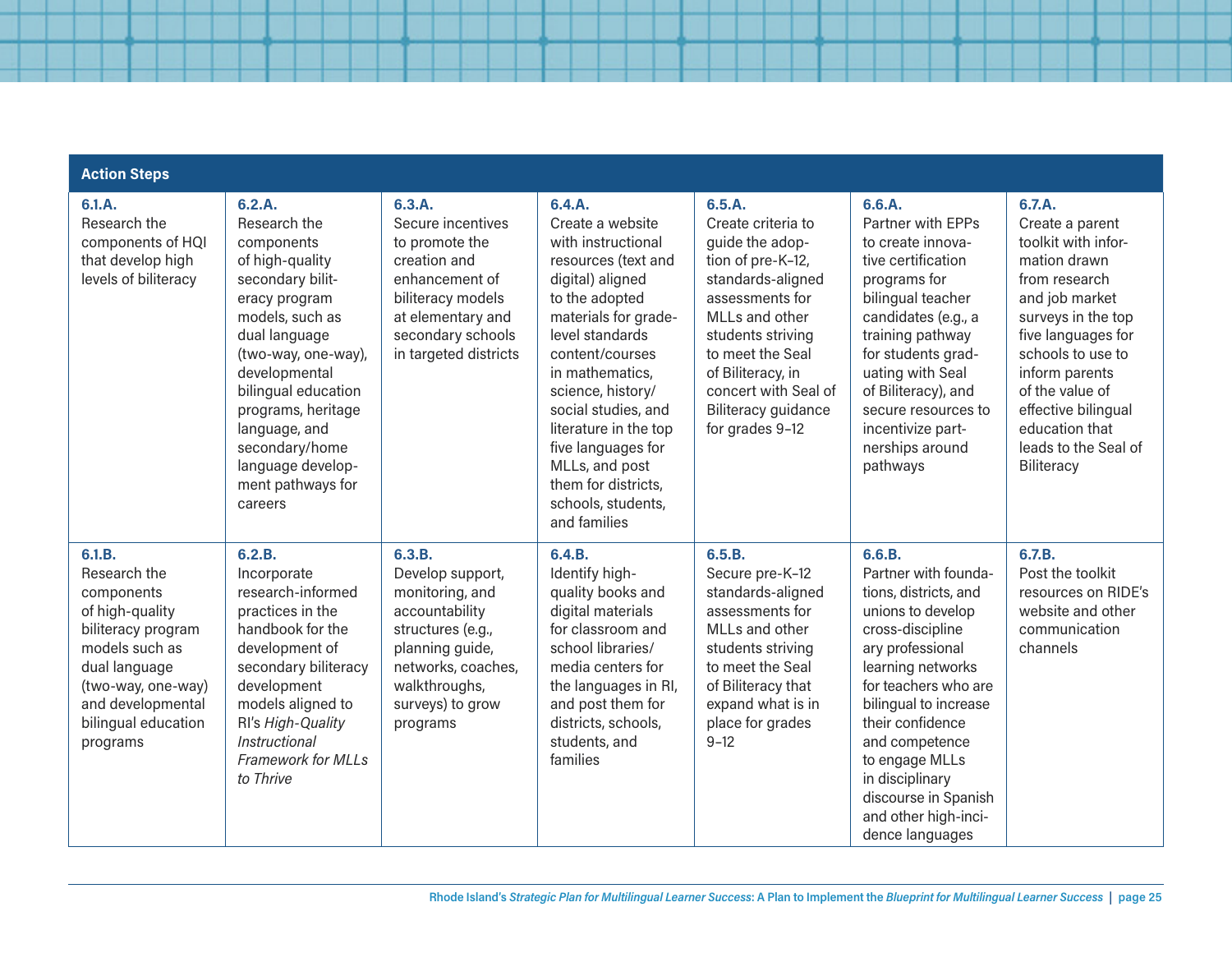|  | <b>Action Steps</b> |  |  |
|--|---------------------|--|--|
|  |                     |  |  |

| 6.1.C.<br>Create an evidence-<br>based guidance<br>handbook for the<br>development of<br>biliteracy models,<br>including a bilin-<br>gual instructional<br>framework aligned<br>to RI's High-Quality<br>Instructional<br><b>Framework for MLLs</b><br>to Thrive | 6.3.C.<br>Provide incentives<br>to districts/schools<br>that include high<br>percentages of MLLs<br>in biliteracy models     | 6.4.C.<br>Create a system to<br>monitor the alloca-<br>tion of resources<br>for home-language<br>materials (walk-<br>throughs, fiscal<br>audits, surveys) | 6.6.C.<br>Partner with founda-<br>tions, districts, and<br>unions to develop<br>cross-discipline<br>professional learning<br>networks for<br>teachers who are<br>bilingual, to increase<br>their confidence<br>and competence<br>to engage MLLs<br>in disciplinary<br>discourse in Spanish<br>and other high-<br>incidence languages | 6.7.C.<br>Create videos using<br>parent, student, and<br>community voices<br>to promote bilit-<br>eracy education |
|-----------------------------------------------------------------------------------------------------------------------------------------------------------------------------------------------------------------------------------------------------------------|------------------------------------------------------------------------------------------------------------------------------|-----------------------------------------------------------------------------------------------------------------------------------------------------------|--------------------------------------------------------------------------------------------------------------------------------------------------------------------------------------------------------------------------------------------------------------------------------------------------------------------------------------|-------------------------------------------------------------------------------------------------------------------|
| 6.1.D.<br>Develop a<br>research-informed<br>program quality<br>assessment toolkit<br>for biliteracy<br>models, including<br>processes, proto-<br>cols, and rubrics for<br>use by schools                                                                        | 6.3.D.<br>Develop partner-<br>ships to expand<br>bilingual instruc-<br>tional opportunities<br>in low-incidence<br>districts |                                                                                                                                                           |                                                                                                                                                                                                                                                                                                                                      |                                                                                                                   |